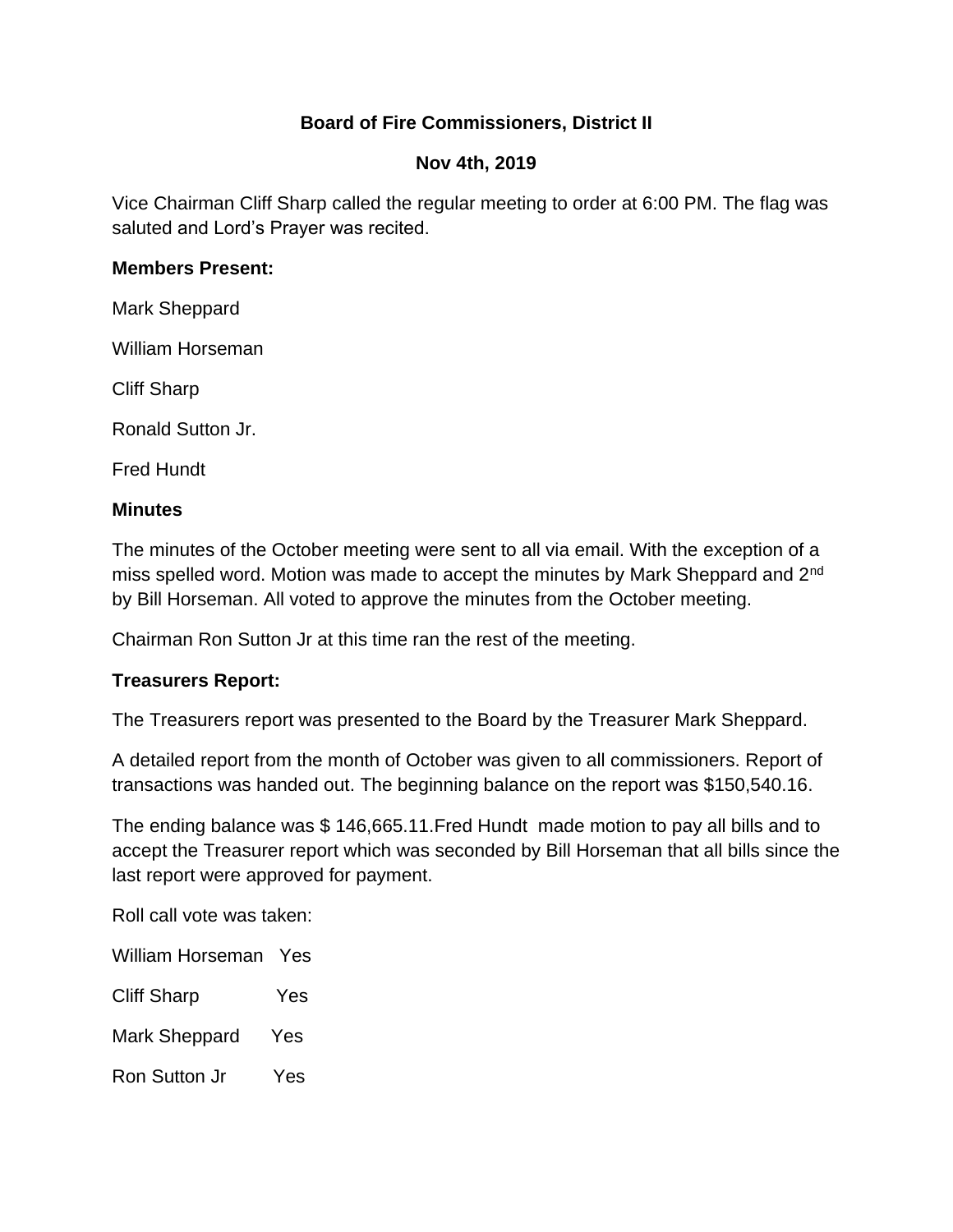Fred Hundt Yes

#### **No old Business:**

The big screens in the bays were looked at. These computer screens in both bays were replaced. It was discussed that lighting may have damaged both at the same time.

The new air packs have been delivered. Funds will need to be transferred to pay the grant writer.

## **No Deferred Business:**

No deferred business

#### **New Business:**

There was not a lot of new business at this time.

Mark reported on the confusion with our insurance company on what was thought to have major increases in our workman's comp premiums. There will be a little increase if any in the 2020 insurance for workman's comp.

The Commission at this time started to review the current budget for transfers and will discuss the 2020 budget.

After much discussion on the current budget the following transfers will be made and sent to Zack at Colavita's office.

Move \$3361 from line 725 to line 951.

Move \$333 from line 821 to line 805.

Move \$3600 from line 825 to line 801.

Move \$400 from line 821 to line 801.

Move \$1000 from line 821 to line 855.

Move \$750 from line 812 to line 855.

Move\$500 from line 852 to line 855.

Move \$3500 from line 831 to line 855.

Move\$2000. from line 842 to line 855.

Move \$1200 from line 845 to line 855.